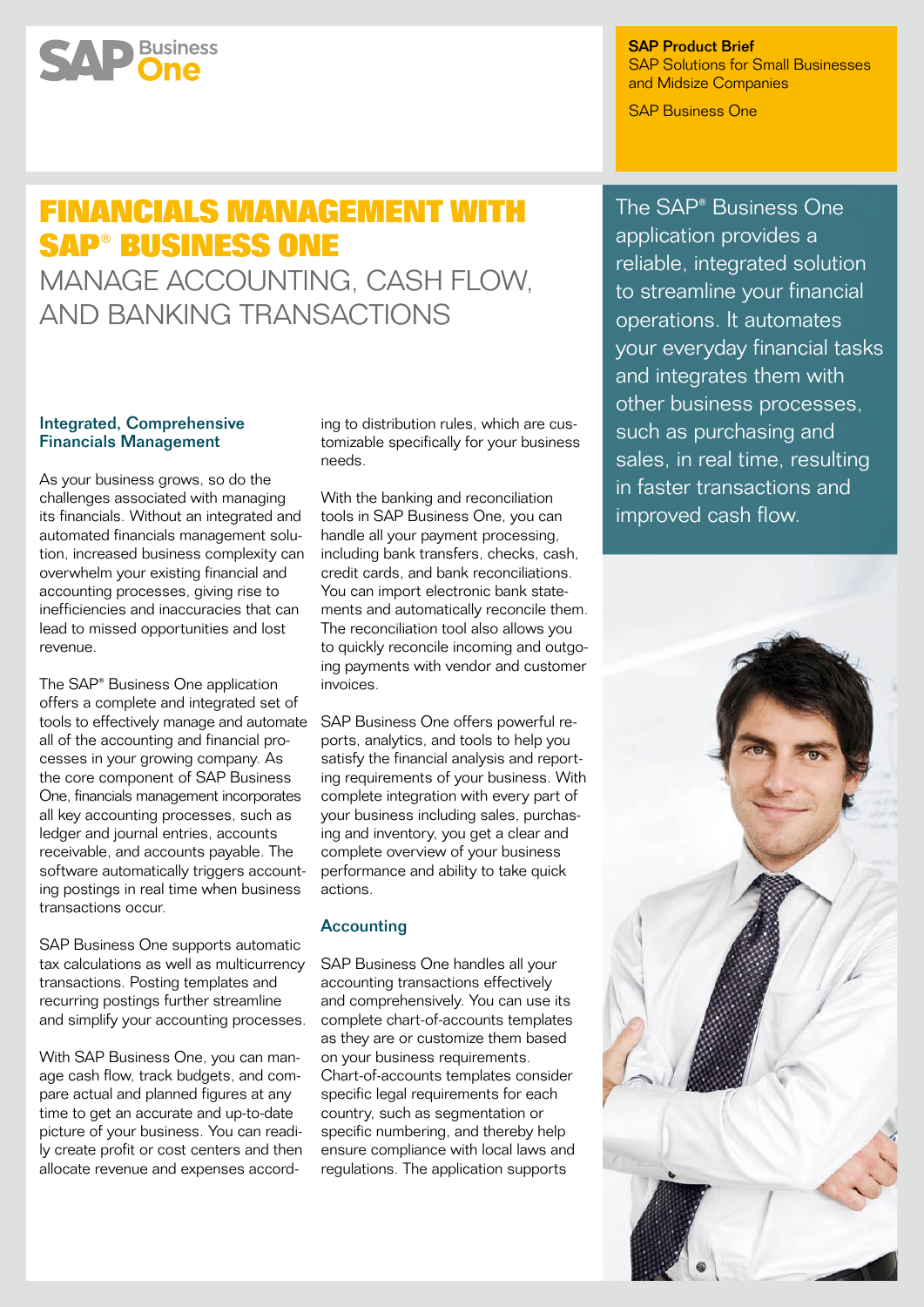| Financials Management Features of SAP <sup>®</sup> Business One |  |  |  |
|-----------------------------------------------------------------|--|--|--|
|-----------------------------------------------------------------|--|--|--|

| Accounting                                                                                                                | <b>Controlling (or Cost Accounting)</b>                                       | <b>Banking and Reconciliation</b>                                                                          |  |
|---------------------------------------------------------------------------------------------------------------------------|-------------------------------------------------------------------------------|------------------------------------------------------------------------------------------------------------|--|
| Implement and adapt predefined<br>chart-of-accounts templates                                                             | Define and manage budgets                                                     | Manage incoming and outgoing payments<br>with cash, checks, electronic bank<br>transfers, and credit cards |  |
| Manage accounting transactions such as<br>journal entries, journal vouchers, recurring<br>postings, and posting templates | Handle payment terms, customer<br>reminders, and cash collections             | Process bank statements and perform<br>automatic reconciliation of your ledgers                            |  |
| Manage multiple currencies for accounts<br>payable and accounts receivable                                                | Manage direct and indirect expenses<br>and revenues for multiple cost centers | Clear multiple accounts receivable and<br>payable invoices automatically in batches                        |  |
| Create balance sheet, profit and loss, and<br>other financial reports                                                     | Maintain distribution rules for automated<br>revenue and expense allocation.  | Print check batches and generate check<br>and payment reports                                              |  |
| <b>Benefits</b>                                                                                                           |                                                                               |                                                                                                            |  |
| Streamline accounting operations                                                                                          | Manage costs and improve profitability                                        | Automate reconciliation                                                                                    |  |
| Expedite month-end closes                                                                                                 | Forecast cash-flow accurately                                                 | Minimize payment roadblocks                                                                                |  |

multiple global financial reporting standards, currencies, and languages with 40 country-specific versions. For example, with SAP Business One, you can process and report transactions in multiple currencies including invoices, checks, statements, and much more.

SAP Business One integrates accounting journal entries and automatically updates them whenever relevant business transactions occur in the application. For example, a goods receipt posting will automatically create the necessary journal entry to adjust inventory levels and valuation as well as update corresponding expense accounts, if necessary. Any purchasing, sales, and inventory transactions in SAP Business One automatically trigger corresponding journal entries in real time without any additional manual entries or postings. For even greater efficiency, SAP Business One allows you to use recurring

postings and posting templates for transactions that repeat from period to period, eliminating redundant tasks and potential mistakes. You can also use journal vouchers to create multiple journal entries and then process these vouchers in batch mode, posting all entries simultaneously.

SAP Business One automatically calculates taxes, such as sales tax, valueadded tax, and withholding tax, for each line item on each transaction, taking into account country-specific allocation and reporting requirements. It automates the computation and reporting of tax processes, enabling you to fully comply with legal requirements.

SAP Business One enables you to accelerate your month-end closes. The application automates business activities that lead to greater efficiency and fewer errors. It provides tools and

quick access to real-time financial information, reducing the time it takes to close your books at the end of every period.

### Controlling (or Cost Accounting)

SAP Business One provides intuitive features and reports that let you effectively manage cash flow and profitability for your business. It helps you optimize liquidity by accurately forecasting your cash flow and cash requirements and by giving you the power to efficiently handle payment terms, customer reminders, and cash collections. For example, you can set up workflowbased alerts in SAP Business One that notify you of any pending payments that may affect the cash-flow conditions of your business. Use aging reports in SAP Business One to get an analysis of outstanding receivables and liabilities for both your customers and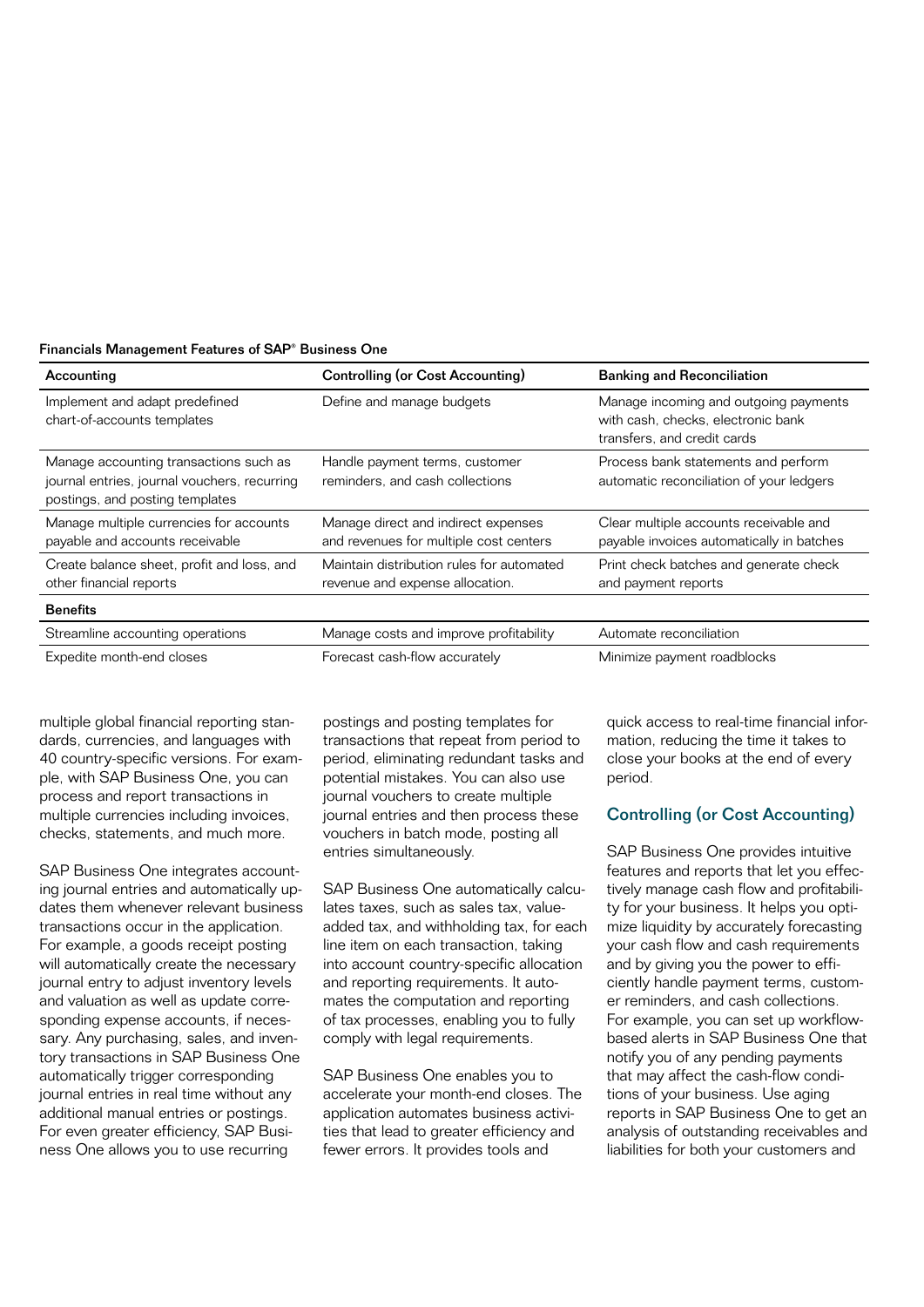vendors, as well as how old the liability or receivable is. In addition, you can track customers who have not paid off their invoices, and you can generate automatic reminder letters depending on the extent of delay on the payment terms and the amount due.

With budgeting features in SAP Business One, you can set up budgets in any currency, using various budget allocation rules defined, and then accurately track expenses. To make sure you stay on track, SAP Business One provides alerts that inform users whenever a transaction exceeds a defined budget limit, or it simply allows them to block transactions.

Using cost accounting, you can track departments, divisions, or various geographies separately to determine how much spending is being generated for various business purposes. SAP Business One allows you to manage direct expenses and revenues as well as indirect ones, such as administration, advertising, and financing costs that are spread across multiple business activities, by setting up distribution rules for automatic allocation of revenues and expenses.

SAP Business One also enables you to create a detailed profit and loss statement based on direct and indirect revenue and expenses as defined in the allocation rules. You can choose between annual and monthly display formats and compare the results for multiple periods.

### Banking and Reconciliation

With the banking and reconciliation functionality in SAP Business One, you can automate and accelerate incoming and outgoing payments. The payment wizard allows you to clear multiple accounts receivable and accounts payable invoices in batch mode for checks and bank transfers. The payments are executed according to your selection criteria and payment methods (such as check, bank transfer, credit card, or cash), and then the journal entry transactions are automatically posted once the process is completed. With the bank statement processing feature of SAP Business One, you can also readily process external bank statements to generate incoming and outgoing payments and to reconcile your balance sheet accounts.

SAP Business One enables you to match payments that are not automatically reconciled, such as payments made "on account," to open items either automatically or manually through its reconciliation engine. You can filter this engine by general ledger account or by business partner.

### Powerful Financial Reporting

SAP Business One provides a wide range of financial reports, such as balance sheets, profit and loss statements, profitability reports, multiperiod comparisons, sales and purchasing analysis, aging reports, and budget reports. With interactive drill-downs and "drag and relate" functionalities, you can click through the relevant data and get answers you need quickly.



"We can now acquire the information from restaurants in real time. SAP Business One, connecting directly with our bank online, enhances the efficiency of collections and payments. Precise daily and monthly data helps us a lot to make top-level strategic decisions promptly."

Yong-Kyu Choi Vice President of Accounting Kraze International Inc.

Now that SAP Business One is fully integrated with Crystal Reports® software, an industry-leading reporting solution, the reporting and analysis of your financial data is even simpler, with intuitive, easier-to-use features for report creation, customization, and distribution across the company.

### Find Out More

For more information on how SAP Business One can streamline your company's financial management, please see your SAP representative or visit [www.sap.com/sme/solutions](www.sap.com/sme/solutions/businessmanagement/businessone) [/businessmanagement/businessone.](www.sap.com/sme/solutions/businessmanagement/businessone)